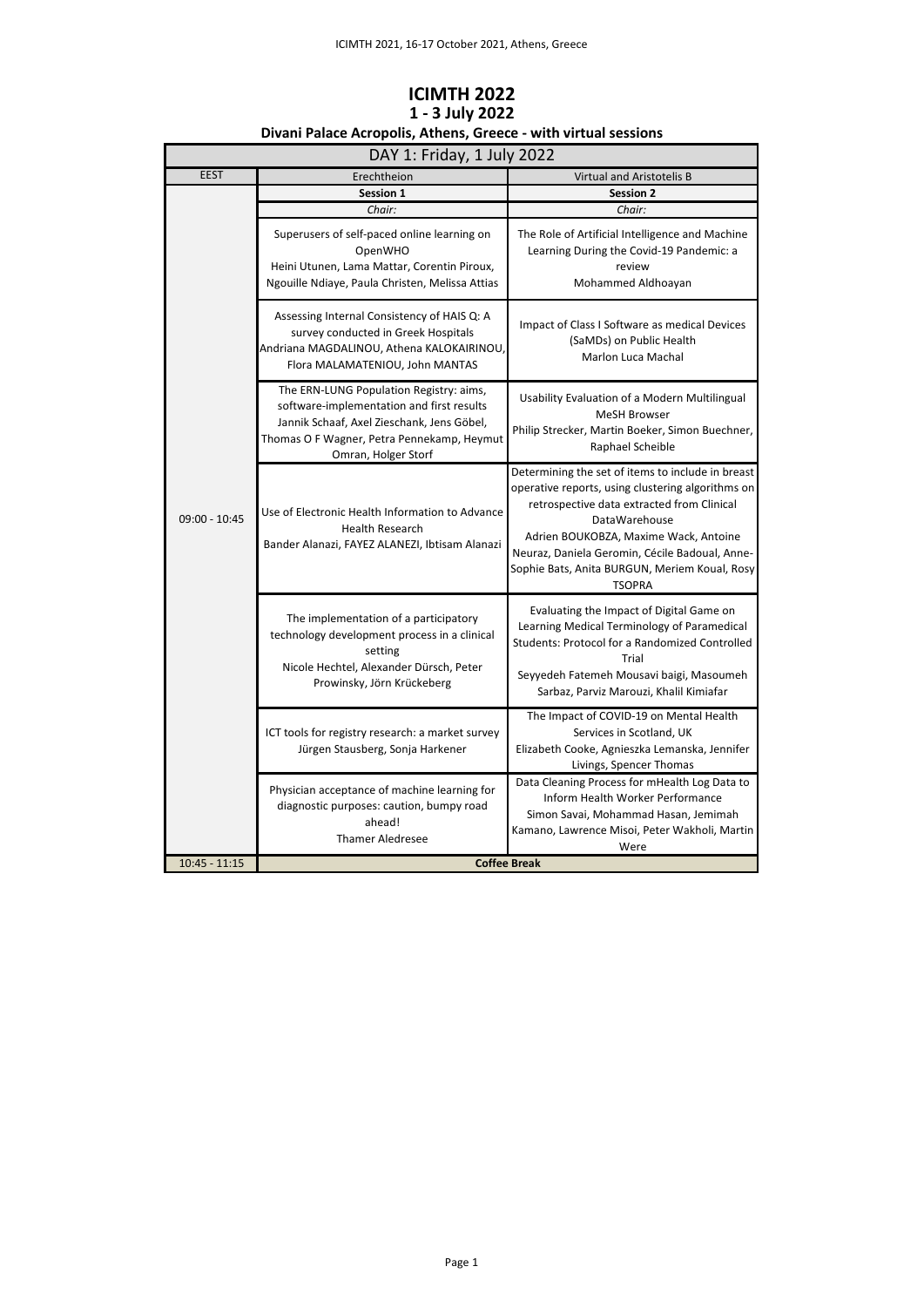## **ICIMTH 2022 1 - 3 July 2022**

| <b>EEST</b>     | Erechtheion                                                                                                                                                                                                                                                                                                                          | Virtual and Aristotelis B                                                                                                                                                                                                                                                                  |
|-----------------|--------------------------------------------------------------------------------------------------------------------------------------------------------------------------------------------------------------------------------------------------------------------------------------------------------------------------------------|--------------------------------------------------------------------------------------------------------------------------------------------------------------------------------------------------------------------------------------------------------------------------------------------|
|                 | Session 3                                                                                                                                                                                                                                                                                                                            | Session 4                                                                                                                                                                                                                                                                                  |
|                 | Chair:                                                                                                                                                                                                                                                                                                                               | Chair:                                                                                                                                                                                                                                                                                     |
| $11:15 - 13:00$ | Time Bias Awareness in ECG-Based Multiple<br><b>Source Data Matching</b><br>Urs-Vito Albrecht, Dennis Lawin, Sebastian Kuhn,<br>Ulf Kulau                                                                                                                                                                                            | Blockchain enabled patient centred care for<br>inflammatory bowel disease: 4 principles for<br>socio-techical and clinical alignment<br>Laura Hollingsworth, Ming Chao Wong, Kwang<br>Chien Yee                                                                                            |
|                 | Towards an evolutionary open pediatric<br>intensive care data set in the ELISE project<br>Antje Wulff, Marcel Mast, Louisa Bode, Henning<br>Rathert, Elise Study Group, Thomas Jack                                                                                                                                                  | Impact of Follow-up Imaging Recommendation<br>Specificity on Adherence<br>Thusitha Mabotuwana, Christopher Hall, Vadi<br>Hombal, Sandeep Dalal, Martin Gunn                                                                                                                                |
|                 | <b>Effectiveness of Serious Games for Language</b><br>Processing amongst Elderly Population with<br>Cognitive Impairment: A Systematic Review and<br>Meta-analysis<br>Alaa Abd-Alrazaq, Asma Hassan, Israa Abuelezz,<br>Mohamed Khalifa, Arfan Ahmed, Ahmad<br>ALDARDOUR, Eiman Al-jafar, Tanvir Alam, Zubair<br>Shah, Mowafa Househ | Data protection in healthcare research: Medical<br>students' knowledge and behavior<br>Marialida Farah, Samar Helou, Pascal Tufenkji,<br>Elie El Helou                                                                                                                                     |
|                 | Visualization System for the Impact of Context<br>Open Data in Clinical Settings<br>Eduardo Alonso, Teresa Garcia-Navarro, Nekane<br>Larburu                                                                                                                                                                                         | The Podcast "Digitization of Medicine" as a Form<br>of Science Communication<br>Marianne Behrends, Joana M. Warnecke, Marie-<br>Louise Witte, Carolin Klembt, Ina Hoffmann                                                                                                                 |
|                 | Effectiveness of Serious Games for Visuospatial<br>Abilities in Elderly Population with Cognitive<br>Impairment: A Systematic Review and Meta-<br>analysis<br>Alaa Abd-Alrazaq, Israa Abuelezz, Asma Hassan,<br>Mohamed Khalifa, Arfan Ahmed, Ahmad<br>ALDARDOUR, Eiman Al-jafar, Tanvir Alam, Zubair<br>Shah, Mowafa Househ         | A systematic review on improving health literacy<br>in rural Africa using mobile serious games<br>Ismaila Ouedraogo, Michel J Some, Roland<br>Benedikter And Gayo Diallo                                                                                                                   |
|                 | Beat to BEAT - Non-Invasive Investigation of<br>Cardiac Function on the International Space<br>Station<br>Urs-Vito Albrecht, Martin Drobczyk, Christian<br>Strowik, Andre Luebken, Jan Beringer, Jochen<br>Rust, Ulf Kulau                                                                                                           | Substantive Intertretation of Machine Learning<br>Solutions by the Example of Determining the<br>Activity of the Tuberculosis Process in Individuals<br>with Minimal Tuberculosis Residual Changes<br>Nikolai Chernavin, Tatyana Tulkova, Pavel<br>Chernavin, Igor Chernyaev, Yuri Chugaev |
|                 | Artificial Intelligence-based Mobile Application<br>for Sensing Children Emotion through Drawings<br>Nashva Ali, Alaa Abd-Alrazaq, Zubair Shah,<br>Mohannad Alajlani, Tanvir Alam, Mowafa<br>Househ                                                                                                                                  | The Impact of the COVID-19 Pandemic on<br>Physician Electronic Health Record Use and<br>Burden at a Canadian Mental Health Hospital<br>Brian Lo, Lydia Sequeira, Anjchuca Karunaithas,<br>Gillian Strudwick, Damian Jankowicz, Tania<br>Tajirian                                           |
| $13:00 - 14:00$ |                                                                                                                                                                                                                                                                                                                                      | <b>Lunch Break</b>                                                                                                                                                                                                                                                                         |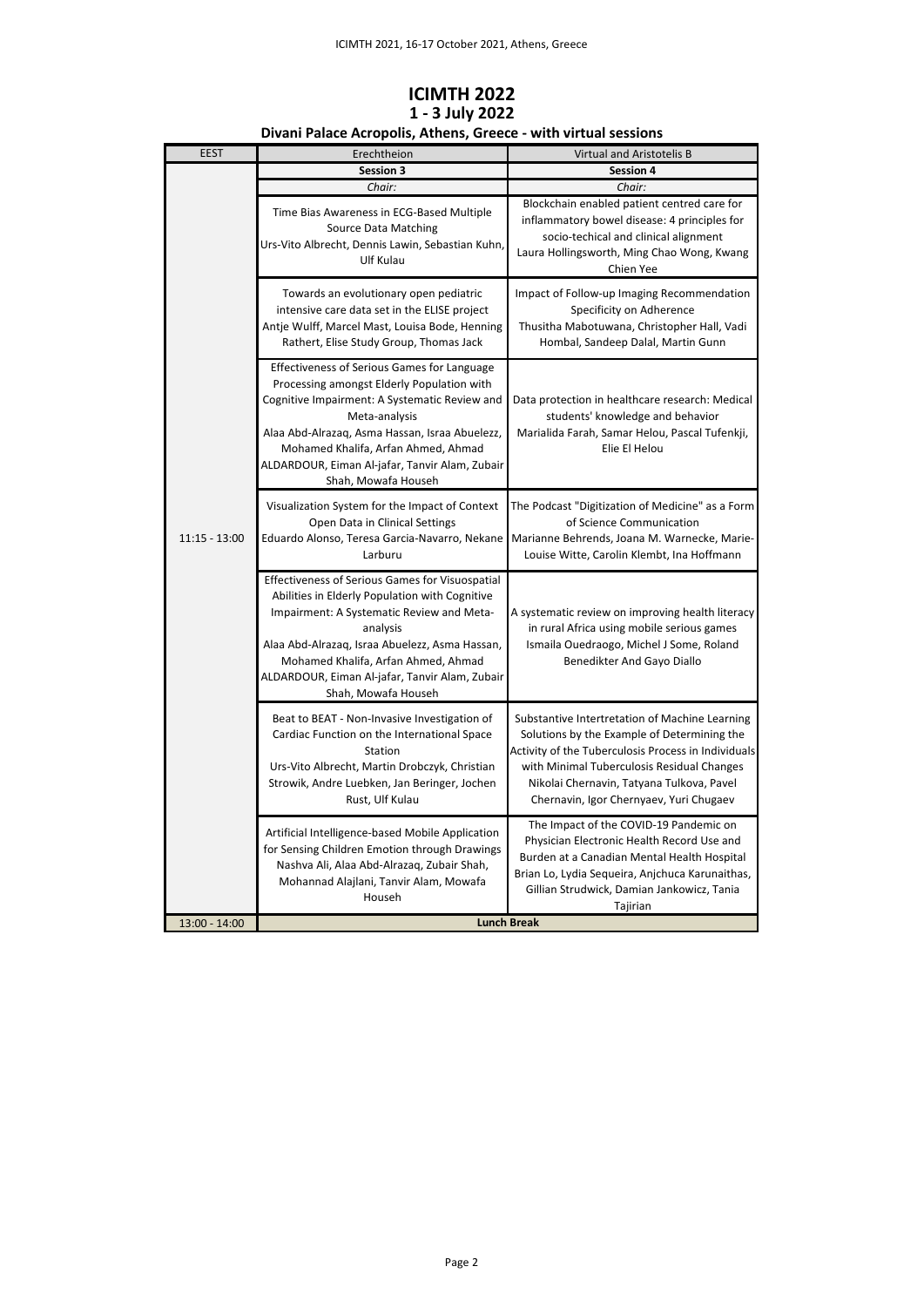| <b>EEST</b>     | Erechtheion                                                                                                                                                                                           | <b>Virtual and Aristotelis B</b>                                                                                                                                                                                                                                                                                                                                                                                                                                             |
|-----------------|-------------------------------------------------------------------------------------------------------------------------------------------------------------------------------------------------------|------------------------------------------------------------------------------------------------------------------------------------------------------------------------------------------------------------------------------------------------------------------------------------------------------------------------------------------------------------------------------------------------------------------------------------------------------------------------------|
|                 | <b>Session 5</b>                                                                                                                                                                                      | Session 6                                                                                                                                                                                                                                                                                                                                                                                                                                                                    |
| 14:00 - 15:45   | Chair:<br>Caregivers Interactions with Clinical<br>Autocomplete Tool: a Retrospective Study<br>Jamil Zaghir, Jean-Philippe Goldman, Mina<br>Bjelogrlic, Christophe Gaudet-Blavignac,                  | Chair:<br>Information provision and quality. A pilot study<br>on shared decision-making in multiple sclerosis<br>Hanna Kuusisto, Seija Apila, Kaija Saranto                                                                                                                                                                                                                                                                                                                  |
|                 | Christian Lovis<br>Towards the Adoption of Novel Visualizations in<br><b>Public Health</b><br>Simon Minshall, Helen Monkman, Andre<br>Kushniruk, Luca Calzoni                                         | The effects of Health behavior changing Program<br>for Systolic Blood Pressure Reduction among<br>Thai Buddhist Monks, Thailand.<br>Supattra Noo-in, Thidarat SOMDEE, Chitkamon<br>Srichompoo, Santisith Khiewkhern                                                                                                                                                                                                                                                          |
|                 | An Improved Infrastructure for Privacy-<br>Preserving Analysis of Patient Data<br>Djura Smits, Bart van Beusekom, Frank Martin,<br>Lourens Veen, Gijs Geleijnse, Arturo Moncada-<br><b>Torres</b>     | Analyzing SARS-CoV-2 Sequence Patterns by<br>Semantic Trajectories<br>Wissame LADDADA, Cecilia Zanni-Merk, Lina F.<br>Soualmia                                                                                                                                                                                                                                                                                                                                               |
|                 | <b>External Validation and Transportability of</b><br>Models to Predict Acute Kidney Injury in the<br><b>Intensive Care Unit</b><br>Iacopo Vagliano, Carmen BYRNE SALSAS, Tina<br>WÜNN, Martijn Schut | Portable Health Clinic System for Maternal and<br>Child Health Care in COVID-19 Pandemic<br>Situation<br>Rafiqul Islam, Kimiyo Kikuchi, Yoko Sato, Rieko<br>Izukura, Mariko Nishikitani, Nusrat Jahan,<br>Meherun Nessa, Fumihiko Yokota, Ashir Ahmed,<br>Naoki Nakashima                                                                                                                                                                                                    |
|                 | The Utilization of Health Informatics<br>Interventions in the COVID-19 Pandemic: A<br><b>Scoping Review</b><br>Amanda Joseph, Helen Monkman, Andre<br>Kushniruk, Elizabeth Borycki                    | Health-related content in transformer-based<br>deep neural network language models: exploring<br>cross-linguistic syntactic bias<br>Giuseppe Samo, Caterina Bonan, Fuzhen Si                                                                                                                                                                                                                                                                                                 |
|                 | Data federation in healthcare for artificial<br>intelligence solutions<br>Julio Castellanos, Gonzalo Raposo, Lucia Antunez                                                                            | Comparison of Non-AI and AI- Enabled m-Health<br>Platforms for COVID-19 Self Screening in<br>Indonesia<br>Sekar Putri Andriani, Padmanaba<br>ADHYANACARIRA, Anis Fuad, Ariani Arista Putri<br>PERTIWI                                                                                                                                                                                                                                                                        |
|                 | An Evaluation Guide and Decision Support Tool<br>for Journey Maps in Healthcare and Beyond<br>Amanda Joseph, Helen Monkman, Andre<br>Kushniruk                                                        | Implementation of A Geographic Information<br>System-Based Smartphone Application for<br>Health Vigilance in Older Adults by Village Health<br>Volunteers (OSOMO)<br>Niruwan Turnbull, Adisorn Wongkongdech,<br>Ranee Wongkongdech, Thanyarat Chaiyakarm,<br>Worawit Jitsukka, Kemika Sombateyotha,<br>Songkramchai Leethongdeesakul, Narongsakdi<br>Kuboonya-Aragsa, Chalard Chantarsombat,<br>Krissanachai Kimchai, Nutchanun Kamonroek,<br>David Hughes And Kukiat Tudpor |
| $15:45 - 16:15$ | <b>Coffee Break</b>                                                                                                                                                                                   |                                                                                                                                                                                                                                                                                                                                                                                                                                                                              |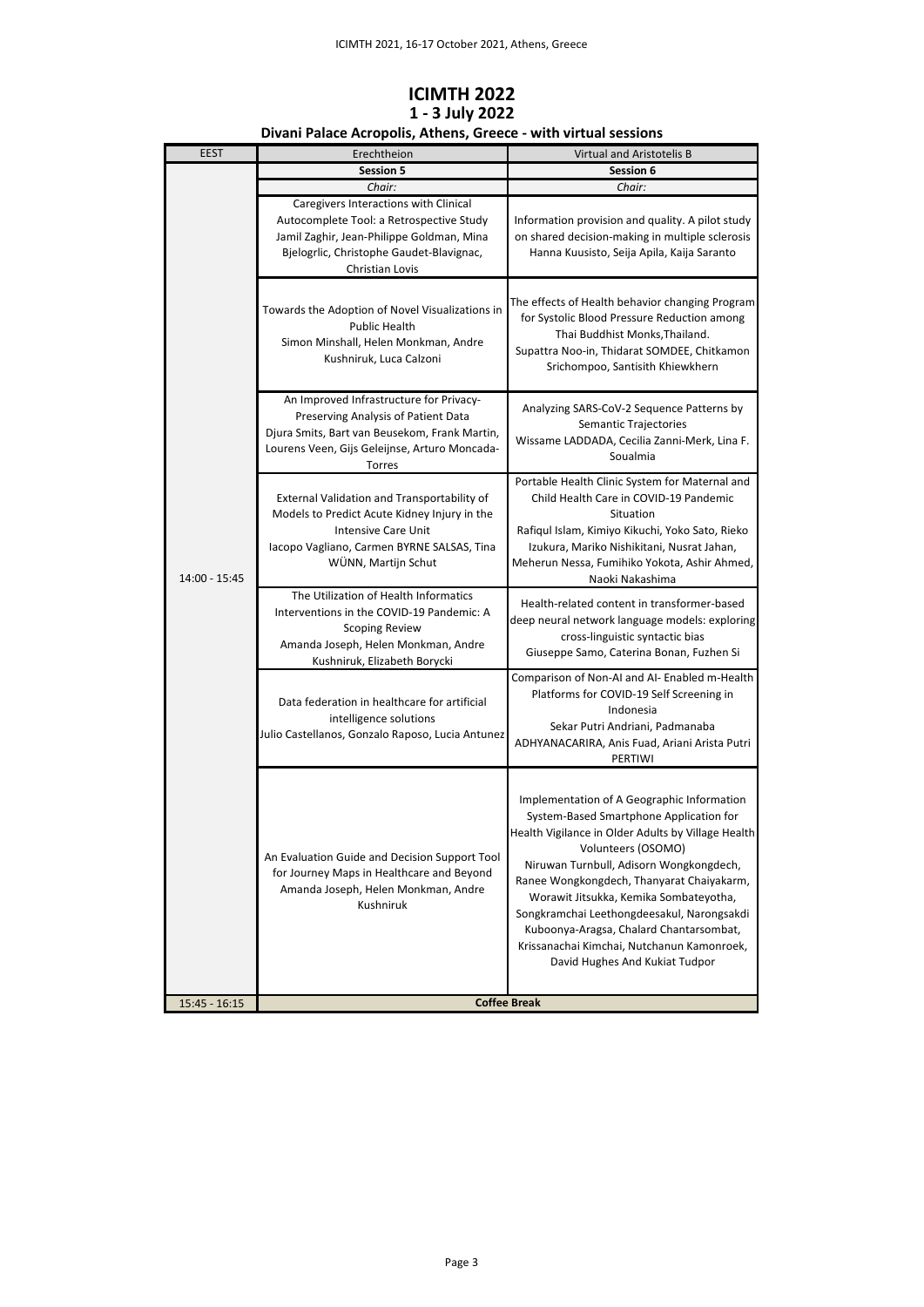| <b>EEST</b>     | Erechtheion                                                                                                                                                                                     | Virtual and Aristotelis B                                                                                                                                                                              |
|-----------------|-------------------------------------------------------------------------------------------------------------------------------------------------------------------------------------------------|--------------------------------------------------------------------------------------------------------------------------------------------------------------------------------------------------------|
|                 | Session 7                                                                                                                                                                                       | Session 8                                                                                                                                                                                              |
|                 | Chair:                                                                                                                                                                                          | Chair:                                                                                                                                                                                                 |
| $16:15 - 17:45$ | Contextualizing Online Laboratory (lab) Results<br>and Mapping the Patient Journey<br>Amanda Joseph, Helen Monkman, Leah<br>MacDonald, Andre Kushniruk                                          | Data Literacy in Medical Education - An<br>Expedition into the World of Medical Data<br>Ina Hoffmann, Marianne Behrends,,<br>Highmeducation Consortium, Michael<br>Marschollek                         |
|                 | COVID-BIOCHIP: a Web Tool to Analyse COVID-<br>19 Antigen Microarrays<br>Aurora Sucre, Isabel Amaya-Rodriguez, Hee-Sool<br>Rho, Sonia Serna, Niels Reichardt, Alba Garin-<br>Muga, Gorka Epelde | Using logistic regression to predict long COVID<br>conditions in chronic patients<br>Adnan Kulenovic, Azra Kulenovic                                                                                   |
|                 | Comparison of data classification results for Leap<br>Motion recovery gestures<br>Stelian Nicola, Oana Sorina Chirila, Lacramioara<br>Stoicu-Tivadar                                            | Integrating Human Patterns of Qualitative<br>Coding with Machine Learning: A Pilot Study<br>Involving Technology-induced Error Incident<br>Reports<br>Elizabeth Borycki, Amr Farghali, Andre Kushniruk |
|                 | Federated Learning and Internet of Medical<br>Things - Opportunities and Challenges<br>Hazrat Ali, Tanvir Alam, Mowafa Househ, Zubair<br>Shah                                                   | Explaining Contextualized Word Embeddings in<br>Biomedical Research - A Qualitative<br>Investigation<br>Marko Miletic, Murat Sariyar                                                                   |
|                 | Student experience and its relationship with<br>campus mental well-being<br>Lua Perimal-Lewis, Patricia A H Williams                                                                            | <b>Evaluating Usability of Telehealth Sehhaty</b><br>Application Used in Saudi Arabia During Covid-19<br>Aisha Dawood, Dr. Khulud Alkadi                                                               |
|                 | Artificial Intelligence-based Models for<br>Predicting Vaccines Critical Tweets: An<br><b>Experimental Study</b><br>Uzair Shah, Hazrat Ali, Tanvir Alam, Mowafa<br>Househ, Zubair Shah          | The Sortal Concept in the Context of Biomedical<br>Record Linkage<br>Marko Miletic, Murat Sariyar                                                                                                      |
| <b>EEST</b>     |                                                                                                                                                                                                 | Erechtheion                                                                                                                                                                                            |
| $18:00 - 18:15$ | <b>Opening Session</b><br>bv<br>Professor John MANTAS, Conference Chair                                                                                                                         |                                                                                                                                                                                                        |
| <b>EEST</b>     |                                                                                                                                                                                                 | Erechtheion                                                                                                                                                                                            |
|                 | <b>Keynote 1</b>                                                                                                                                                                                |                                                                                                                                                                                                        |
| $18:15 - 19:00$ | <b>Professor George Demiris</b><br>Title:<br>Inclusivity as a Mandate for Informatics Design: Lessons Learned from the Pandemic                                                                 |                                                                                                                                                                                                        |
| 19:00           | <b>Welcome Reception</b>                                                                                                                                                                        |                                                                                                                                                                                                        |
|                 |                                                                                                                                                                                                 |                                                                                                                                                                                                        |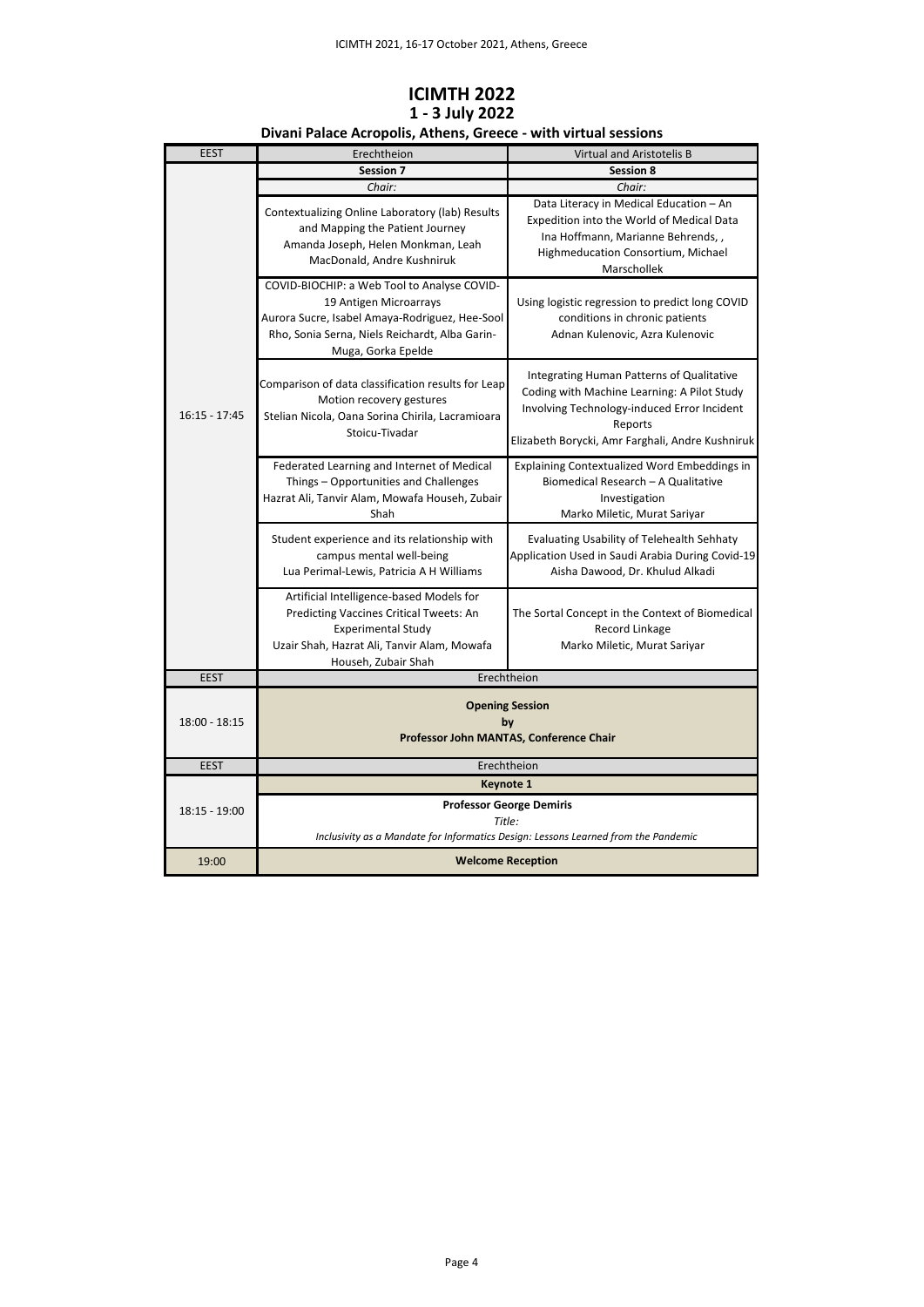| DAY 2: Saturday, 2 July 2022 |                                                                                                                                                                                                                                                                                             |                                                                                                                                                                                                                                                     |
|------------------------------|---------------------------------------------------------------------------------------------------------------------------------------------------------------------------------------------------------------------------------------------------------------------------------------------|-----------------------------------------------------------------------------------------------------------------------------------------------------------------------------------------------------------------------------------------------------|
| <b>EEST</b>                  | Erechtheion                                                                                                                                                                                                                                                                                 | Virtual and Aristotelis B                                                                                                                                                                                                                           |
|                              | Session 9                                                                                                                                                                                                                                                                                   | Session 10                                                                                                                                                                                                                                          |
|                              | Chair:                                                                                                                                                                                                                                                                                      | Chair:                                                                                                                                                                                                                                              |
| $08:30 - 10:00$              | Information technologies for cognitive decline<br>Gina Farsirotos, Ankica Babic                                                                                                                                                                                                             | Methods Used to Compare Narrative Clinical<br>Practice Guidelines: A Scoping Review<br>Mohammadreza Azarpira, Akram REDJDAL,<br>Jacques BOUAUD, Brigitte SEROUSSI                                                                                   |
|                              | and Manual Content Analysis: Korean-Language<br>Discussions of Dementia on Twitter<br>Haeyoung Lee, Sun Joo Jang, Frederick F. Sun,<br>Peter Broadwell, Sunmoo Yoon                                                                                                                         | Comparing Themes Extracted via Topic Modeling An Approach to Differentiate Cell painted ER and<br>Cytoplasm Using Zernike Moment Descriptor<br>and Multilayer Perceptron<br>Sreelekshmi P Sreekumar, Rohini Palanisamy,<br>Ramakrishnan Swaminathan |
|                              | Collecting Data from Senior Citizens using<br>Serious Games<br>Maximilian Karthan, Paul Romahn, Rüdiger<br>Pryss, Hans Kestler, Johannes Schobel                                                                                                                                            | Evaluating a smart healthcare system design<br>through participatory approach<br>Thais Webber, Juliana Bowles, Argyris<br>Constantinides, Marios Belk, Emma Morley                                                                                  |
|                              | Designing a dashboard for HIV-data reporting<br>performance by facilities: Case study of Kenya<br>Milka Gesicho, Ankica Babic                                                                                                                                                               | Assessing Disparities in COVID-19 Testing Using<br>National COVID Cohort Collaborative<br>Jinyan Lyu, Wanting Cui, Joseph Finkelstein                                                                                                               |
|                              | Ethical issues in the utilization of black boxes for<br>artificial intelligence in medicine<br>Diva Beltramin, Eugenia Lamas, Cédric Bousquet                                                                                                                                               | Adaptation of HL7 FHIR for the exchange of<br>patients' gene expression profiles<br>Florian Auer, Zhibek Abdykalykova, Dominik<br>Müller, Frank Kramer                                                                                              |
|                              | Comparing Emotional Valence Scores of Twitter<br>Posts from Manual Coding and Machine<br>Learning Algorithms to Gain Insights to Refine<br>Interventions for Family Caregivers of Persons<br>with Dementia<br>Sunmoo Yoon, Peter Broadwell, Frederick F. Sun,<br>Sun Joo Jang, Haeyoung Lee | Using Machine Learning to Identify No-Show<br>Telemedicine Encounters in a New York City<br>Hospital<br>Wanting Cui, Joseph Finkelstein                                                                                                             |
| $10:00 - 10:15$              |                                                                                                                                                                                                                                                                                             | <b>Coffee Break</b>                                                                                                                                                                                                                                 |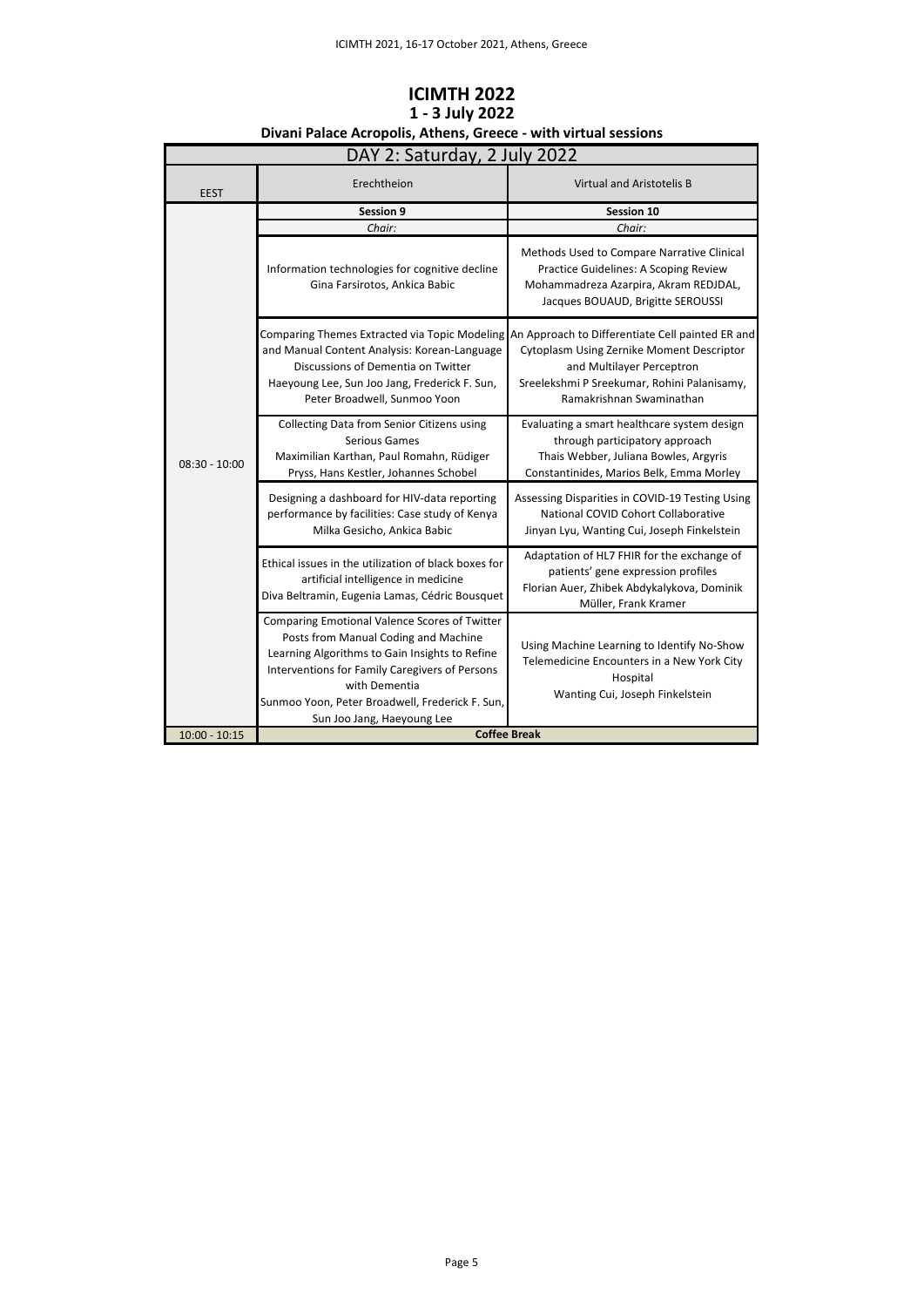| <b>EEST</b>     | Erechtheion                                                                                                                                                                                                                      | Virtual and Aristotelis B                                                                                                                                                                                                                                                                                                                                                  |
|-----------------|----------------------------------------------------------------------------------------------------------------------------------------------------------------------------------------------------------------------------------|----------------------------------------------------------------------------------------------------------------------------------------------------------------------------------------------------------------------------------------------------------------------------------------------------------------------------------------------------------------------------|
| $10:15 - 11:45$ | Session 11                                                                                                                                                                                                                       | <b>Session 12</b>                                                                                                                                                                                                                                                                                                                                                          |
|                 |                                                                                                                                                                                                                                  | Chair:                                                                                                                                                                                                                                                                                                                                                                     |
|                 | <b>Panel 1: PROMs (Patient Reported Outcome</b><br>Measures) implementation as a Decision<br>Support System: The process in a Tertiary<br>Hospital<br>O Shamay-Rosler, A Galper, V Stenger, E<br>Zimlichman<br>$(11:00 - 11:45)$ | Do Health Technology Safety Issues Vary by<br>Vendor?<br>Elizabeth Borycki, Amr Farghali, Andre Kushniruk                                                                                                                                                                                                                                                                  |
|                 |                                                                                                                                                                                                                                  | Natural Language Processing Approaches for<br>Retrieval of Clinically Relevant Genomic<br>Information in Cancer<br>Taxiarchis Botsis, Joseph Murray, Alessandro<br>Leal, Doreen Palsgrove, Wei Wang, James White,<br>Victor Velculescu, the Johns Hopkins Molecular<br>Tumor Board Investigators, Valsamo Anagnostou                                                       |
|                 |                                                                                                                                                                                                                                  | Type And Number of Errors of The Iranian<br>Electronic Health Record (SEPAS) in Hospitals<br>Affiliated With Mashhad University of Medical<br>Sciences<br>Masoumeh Sarbaz, Seyyedeh Fatemeh Mousavi<br>baigi, Parviz Marouzi, Seyyed Mojtaba Hashemi<br>Hasani, Khalil Kimiafar                                                                                            |
|                 |                                                                                                                                                                                                                                  | Classification of Challenges and Threats in<br>Healthcare Cybersecurity: a Systematic Review<br>Roaa Aljuraid, Taghreed Justinia                                                                                                                                                                                                                                           |
|                 | Panel 2: Al for Health - the Equity Question                                                                                                                                                                                     | Large-Scale EHR Suites and Path-Dependence<br>Gunnar Ellingsen, Morten Hertzum, Bente<br>Christensen, Rolf Wynn                                                                                                                                                                                                                                                            |
|                 | C El Morr, F Muhlenbach, R Gorman<br>$(11:45 - 12:30)$                                                                                                                                                                           | Acceptability and Feasibility of Smart Phone<br>Application 'OSOMO Prompt" for Health<br>Surveillance in Older Adults by Community<br><b>Health Workers</b><br>Niruwan Turnbull, Adisorn Wongkongdech,<br>Ranee Wongkongdech, Thanyarat Chaiyakarm,<br>Worawit Jitsukka, Nutchanun Kamonroek, Sutin<br>Chanaboon, Saowaluk Seedaket, David Hughes,<br><b>Kukiat Tudpor</b> |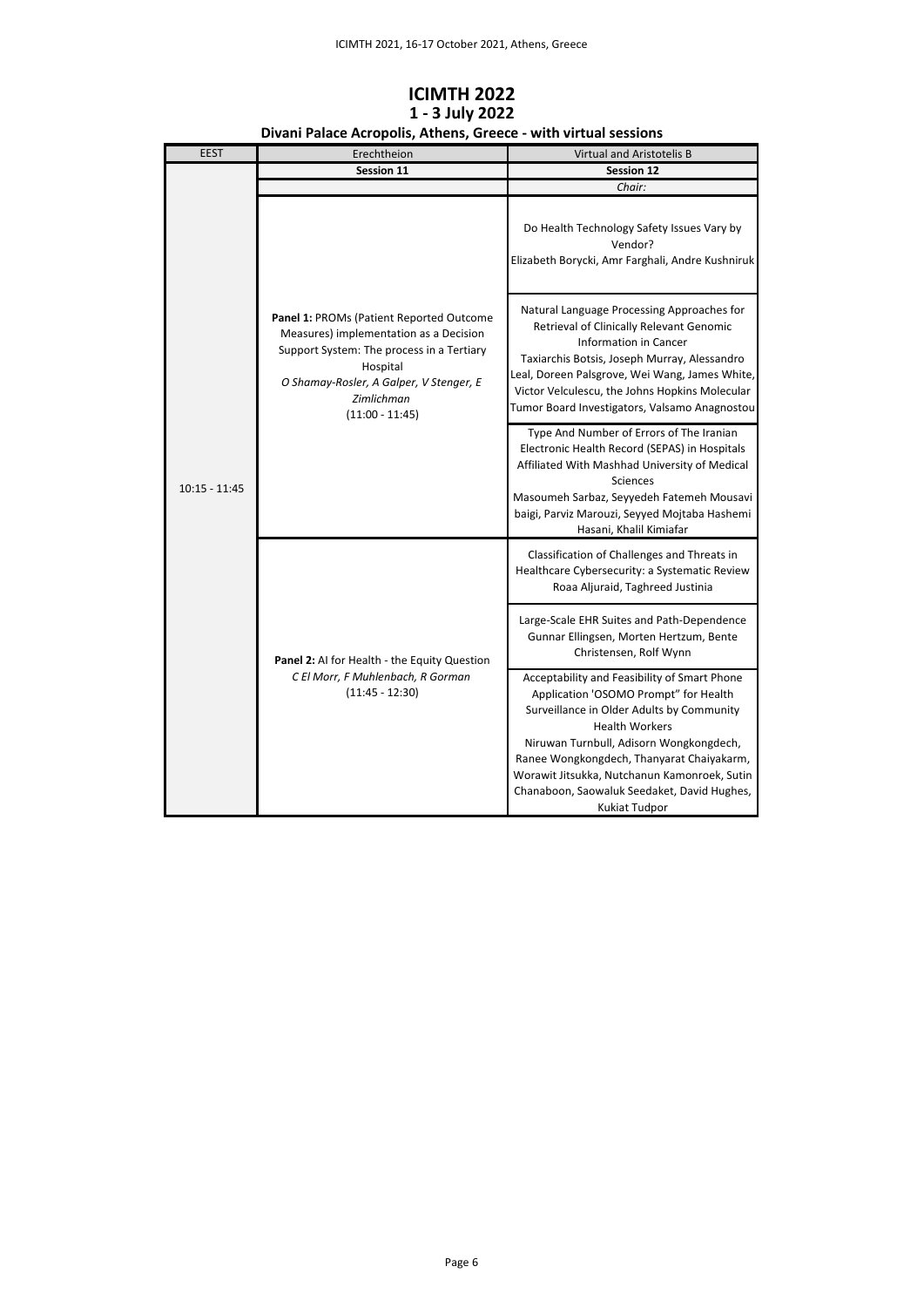| <b>EEST</b>     | Erechtheion                                                                                                                                                                                                                                                                                                                                               | Virtual and Aristotelis B                                                                                                                                                                                                                                                               |
|-----------------|-----------------------------------------------------------------------------------------------------------------------------------------------------------------------------------------------------------------------------------------------------------------------------------------------------------------------------------------------------------|-----------------------------------------------------------------------------------------------------------------------------------------------------------------------------------------------------------------------------------------------------------------------------------------|
|                 | <b>Session 13</b>                                                                                                                                                                                                                                                                                                                                         | Workshop                                                                                                                                                                                                                                                                                |
| 11:45 - 13:00   | Chair:                                                                                                                                                                                                                                                                                                                                                    | Chair: A Berler                                                                                                                                                                                                                                                                         |
|                 | Designing a Social Robot Companion to Support<br>Homecare: Usability Results<br>Alexandra Villaverde Naveira, Alexandre De<br>Masi, Katarzyna Wac, Giulio Amabili, Martijn<br>Vastenburg, Janna Alberts, Judith De Koning,<br>Raymond Cuijpers, Christian Lovis                                                                                           |                                                                                                                                                                                                                                                                                         |
|                 | Seismocardiography with Smartphones: No Leap<br>from Bench to Bedside (Yet)<br>Urs-Vito Albrecht, Dennis Lawin, Sebastian Kuhn,<br>Ulf Kulau                                                                                                                                                                                                              | eHealthPass.Blue - a digital healthcare solution                                                                                                                                                                                                                                        |
|                 | Automatic Wound Type Classification with<br><b>Convolutional Neural Networks</b><br>Leila Malihi, Jens Hüsers, Mats L. Richter,<br>Maurice Moelleken, Mareike Przysucha,<br>Dorothee Busch, Jan Heggemann, Guido Hafer,<br>Stefan Wiemeyer, Gunther Heidemanne Joachim<br>Dissemond, Cornelia Erfurt-Berge, Ursula Hübner                                 | to enable self-management of conditions and<br>remote health monitoring of the seafarers<br>$(12:30 - 13:30)$                                                                                                                                                                           |
|                 | Diabetes and Obesity in Bulgaria. Study of a<br>Large Number of Outpatient Records from 2018<br>Evgeniy Krastev, Dimitar Tcharaktchiev, Petko<br>Kovachev, Simeon Abanos                                                                                                                                                                                  |                                                                                                                                                                                                                                                                                         |
|                 | Applying Participatory Design Mixed-Methods<br>Approaches to Refine Twitter-Based Social<br>Support Interventions for African Americans and<br>Hispanic Family Caregivers of Persons with<br>Dementia<br>Sunmoo Yoon, Peter Broadwell, Carmela<br>Alcantara, Nicole Davis, Frederick F. Sun, Maria<br>De Planell Saguer, Joo Young Nho, Mary<br>Mittelman | Implementation of a mobile application in acute<br>stroke care documentation<br>Clara Zoe Fricke, Frieso Geerd Stevens, Hans<br>Worthmann, Jan Beneke, Oliver J. Bott, Anna-<br>Lena Boeck, Johanna Ernst, Friedrich Goetz,<br>Sibylle Schiele, Michael Marschollek, Mareike<br>Schulze |
| $13:00 - 14:00$ | <b>Lunch Break</b>                                                                                                                                                                                                                                                                                                                                        |                                                                                                                                                                                                                                                                                         |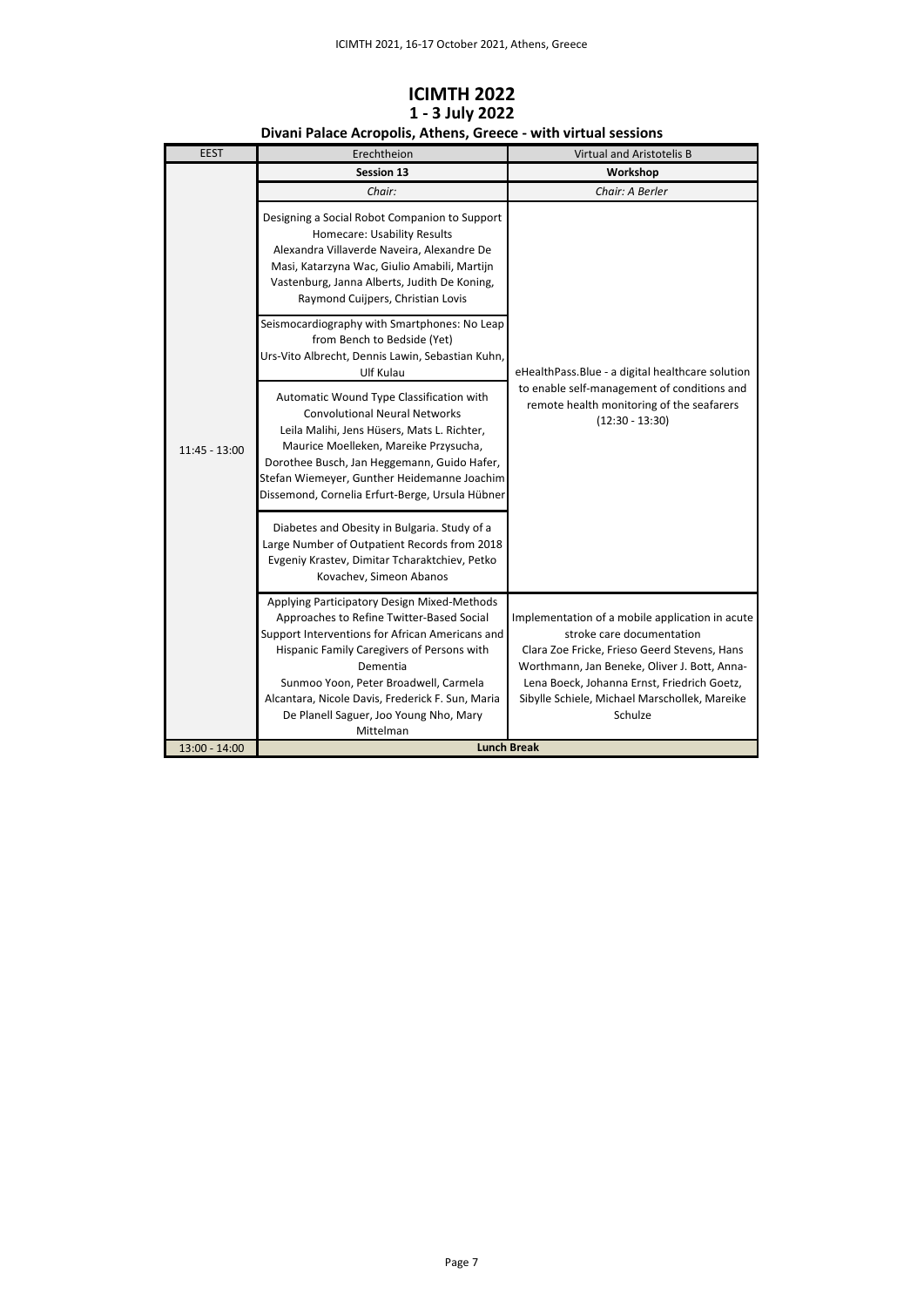## **ICIMTH 2022 1 - 3 July 2022**

#### **Divani Palace Acropolis, Athens, Greece - with virtual sessions**

| <b>EEST</b>     | Erechtheion                                                                                                                                                                                                                                                                                                                                                                                                                                                                                                      |                                                                                                                                                                                                                                                                                                 |
|-----------------|------------------------------------------------------------------------------------------------------------------------------------------------------------------------------------------------------------------------------------------------------------------------------------------------------------------------------------------------------------------------------------------------------------------------------------------------------------------------------------------------------------------|-------------------------------------------------------------------------------------------------------------------------------------------------------------------------------------------------------------------------------------------------------------------------------------------------|
| 14:00 - 14:45   | <b>Keynote 2</b><br>Professor Thomas M. Deserno                                                                                                                                                                                                                                                                                                                                                                                                                                                                  |                                                                                                                                                                                                                                                                                                 |
|                 |                                                                                                                                                                                                                                                                                                                                                                                                                                                                                                                  |                                                                                                                                                                                                                                                                                                 |
| <b>EEST</b>     | Erechtheion                                                                                                                                                                                                                                                                                                                                                                                                                                                                                                      | Virtual and Aristotelis B                                                                                                                                                                                                                                                                       |
|                 | Session 14                                                                                                                                                                                                                                                                                                                                                                                                                                                                                                       | Session 15                                                                                                                                                                                                                                                                                      |
|                 | Chair:                                                                                                                                                                                                                                                                                                                                                                                                                                                                                                           | Chair:                                                                                                                                                                                                                                                                                          |
|                 | Hospital Readmission Prediction via Keyword<br>Extraction and Sentiment Analysis on Clinical<br><b>Notes</b><br>Aitor Zubillaga, Paula Laccourreye, Jon Kerexeta,<br>Nekane Larburu, Eduardo Alonso, Dr. D. Jesús<br>Gómez, Francisco Martínez, Maykel Alonso-Arce                                                                                                                                                                                                                                               | Mapping SNOMED CT Codes to Semi-structured<br>Texts via an NLP pipeline<br>Sebastian Kunz, Cyril Zgraggen, Murat Sariyar                                                                                                                                                                        |
|                 | Clinical Trials on Alternative Medicines for COVID<br>19<br>Bassam Ali Jaber, Rizwan Qureshi, Alaa Abd-<br>Alrazaq, Mohammad Azizur Rahman, Mowafa<br>Househ, Zubair Shah, Tanvir Alam                                                                                                                                                                                                                                                                                                                           | Early Diabetes Prediction: A Comparative Study<br>Using Machine Learning Techniques<br>Tahmina Nasrin Poly, Md Mohaimenul Islam, Yu-<br>Chuan (Jack) LI                                                                                                                                         |
| 14:45 - 16:15   | An Autoscaling Platform supporting Graph Data<br><b>Modelling Big Data Analytics</b><br>Athanasios Kiourtis, Panagiotis Karamolegkos,<br>Andreas Karabetian, Konstantinos Voulgaris,<br>Yannis Poulakis, Argyro Mavrogiorgou,<br>Dimosthenis Kyriazis<br>Evaluating the Quality of a Clinical Mobile App<br>for Physicians CT Scan Ordering Using the MARS<br><b>Rating Scale</b><br>Zahra Meidani, Aydin Omidvar, Fatemeh Asghari,<br>Hossein Akbari, Reza Khajouei, Ehasn Nabovatia,<br>Sahar Zare, Felix Holl | Multinomial Classification of Neurosurgical<br>Operations Using Gradient Boosting and Deep<br>Learning Algorithms<br>Gleb Danilov, Konstantin Kotik, Michael Shifrin,<br>Yulia Strunina, Tatiana Pronkina, Tatiana<br>Tsukanova, Vladimir Nepomnyashiy, Nikolay<br>Konovalov, Alexander Potapov |
|                 | 3D Digital Printing in Healthcare: Technologies,<br>Applications and health issues<br>Sotirios Anagnostopoulos, Parisis Gallos,<br>Emmanouil Zoulias, Nikolaos Fotos, John Mantas                                                                                                                                                                                                                                                                                                                                | Symptom management and Quality of Life of<br>Palliative Cancer patients after being<br>administered with Thai medicinal cannabis<br>Ranee Wongkongdech, Narisara Pansila, Pichit<br>Nonetoom, Niruwan Turnbull, Adisorn<br>Wongkongdech                                                         |
|                 | Using Machine learning for predicting the<br>hospitalization of emergency department<br>patients<br>Georgios Feretzakis, Aikaterini Sakagianni,<br>Dimitris Kalles, Evangelos Loupelis, Vasileios<br>Panteris, Lazaros Tzelves, Rea Chatzikyriakou,<br>Nikolaos Trakas, Stavroula Kolokytha, Polyxeni<br>Batiani, Zoi Rakopoulou, Aikaterini Tika,<br>Stavroula Petropoulou, Ilias Dalainas, Vasileios<br>Kaldis                                                                                                 | Interactive Voice Response service to improve<br>high school students Covid-19 literacy in Burkina<br>Faso: a usability study<br>Michel J Some, Ismaila Ouedraogo, Roland<br>Benedikter, Rasmané Yameogo, Ghislain<br>Atemezing, Ibrahim Traoré, Gayo Diallo                                    |
| $16:15 - 16:30$ | <b>Coffee Break</b>                                                                                                                                                                                                                                                                                                                                                                                                                                                                                              |                                                                                                                                                                                                                                                                                                 |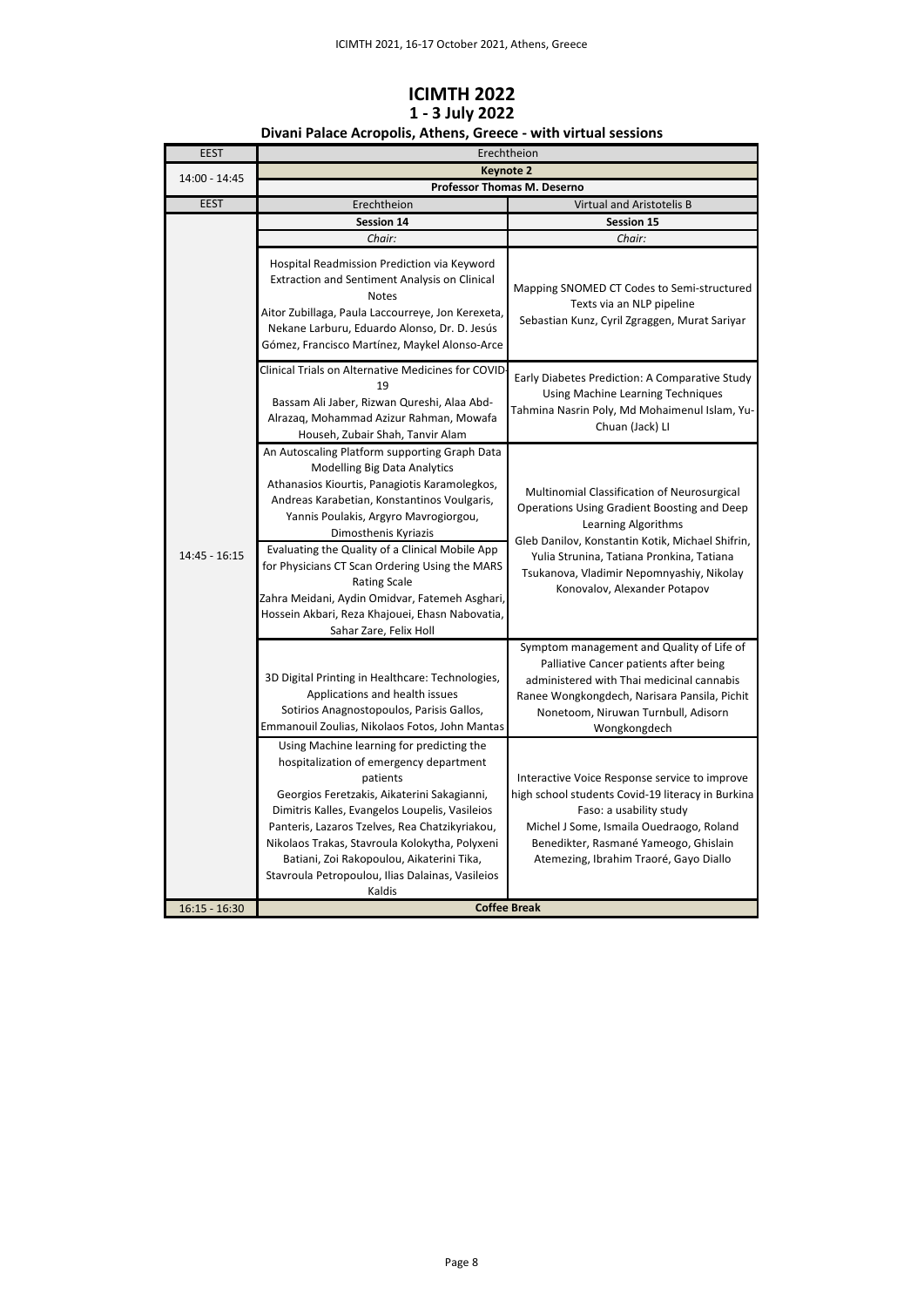| <b>EEST</b>     | Erechtheion                                                                                                                                                                                                                                           | Virtual and Aristotelis B                                                                                                                                                                                                                                            |
|-----------------|-------------------------------------------------------------------------------------------------------------------------------------------------------------------------------------------------------------------------------------------------------|----------------------------------------------------------------------------------------------------------------------------------------------------------------------------------------------------------------------------------------------------------------------|
|                 | Session 16                                                                                                                                                                                                                                            | <b>Session 17</b>                                                                                                                                                                                                                                                    |
|                 | Chair:                                                                                                                                                                                                                                                | Chair:                                                                                                                                                                                                                                                               |
|                 | Citizens' use of eHealth services during COVID-19<br>in relation to national policy goals<br>Sabine Koch, Vivian Vimarlund                                                                                                                            | The Utilization of Digital Health Dashboards in<br>Improving COVID-19 Vaccination Uptake,<br>Accounting for Health Inequities<br>Brianna White, Arash Shaban-Nejad                                                                                                   |
|                 | Medical Device Incident Reports by Professional<br>Users in Finland 2014-2021<br>Krista Kumpuvaara, Vesa Jormanainen, Tarja<br>Vainiola, Tuija Ikonen                                                                                                 | Automated Segmentation of Lateral Ventricles in<br>Alzheimer's Conditions Using UNET++ Model<br>Shabina Shaikh, Nagarajan Ganapathy,<br>Ramakrishnan Swaminathan                                                                                                     |
|                 | Conception, development and validation of<br>classification methods for coding support of Rare<br>Diseases using Artificial Intelligence<br>Richard Noll, Mirjam Minor, Alexandra Berger,<br>Lukas Naab, Matthias Bay, Holger Storf, Jannik<br>Schaaf | Requirement Analysis for an Intelligent Warning<br>System to Alarm the Rapid Response Team Prior<br>to Patient Deterioration<br>Sharareh Rostam Niakan Kalhori, Thomas<br>Deserno                                                                                    |
| $16:30 - 18:00$ | Collaborative Learning Using Escape Designs and<br>Pedagogies. A needs analysis protocol<br>Fivos Efstratios Papamalis, Panagiotis Antoniou,<br>Ioannis Poultourtzidis, Maria Nikolaidou,<br>Terence Alan Poulton, Panagiotis Bamidis                 | Artificial intelligence: on the way to doctor's<br>trust<br>Michael Shifrin, Anton Khavtorin, Gleb Danilov                                                                                                                                                           |
|                 | Discovering Association Rules in Antimicrobial<br>Resistance in Intensive Care Unit<br>Aikaterini Sakagianni, Georgios Feretzakis,<br>Dimitris Kalles, Evangelos Loupelis, Zoi<br>Rakopoulou, Ilias Dalainas, Georgios Fildisis                       | Complexity and Health Technology Safety<br>Elizabeth Borycki, Amr Farghali, Andre Kushniruk                                                                                                                                                                          |
|                 | Chances and Risks of Using Robotic Assistance<br>Systems in Early Neurological Rehabilitation: A<br>Qualitative Analysis<br>Ann-Kathrin Waibel, Felix Holl, Walter Swoboda,<br>Marina Fotteler                                                        | Predicting the Length of Stay in Neurosurgery<br>with RuGPT-3 Language Model<br>Gleb Danilov, Konstantin Kotik, Elena<br>Shevchenko, Dmitriy Usachev, Michael Shifrin,<br>Yulia Strunina, Tatiana Tsukanova, Timur<br>Ishankulov, Vasiliy Lukshin, Alexander Potapov |
|                 |                                                                                                                                                                                                                                                       | Erechtheion                                                                                                                                                                                                                                                          |
| 18:00 - 18:45   | Keynote 3                                                                                                                                                                                                                                             |                                                                                                                                                                                                                                                                      |
|                 | <b>Professor Theodoros N. Arvanitis</b>                                                                                                                                                                                                               |                                                                                                                                                                                                                                                                      |
| 19:30           |                                                                                                                                                                                                                                                       | <b>Gala Dinner</b>                                                                                                                                                                                                                                                   |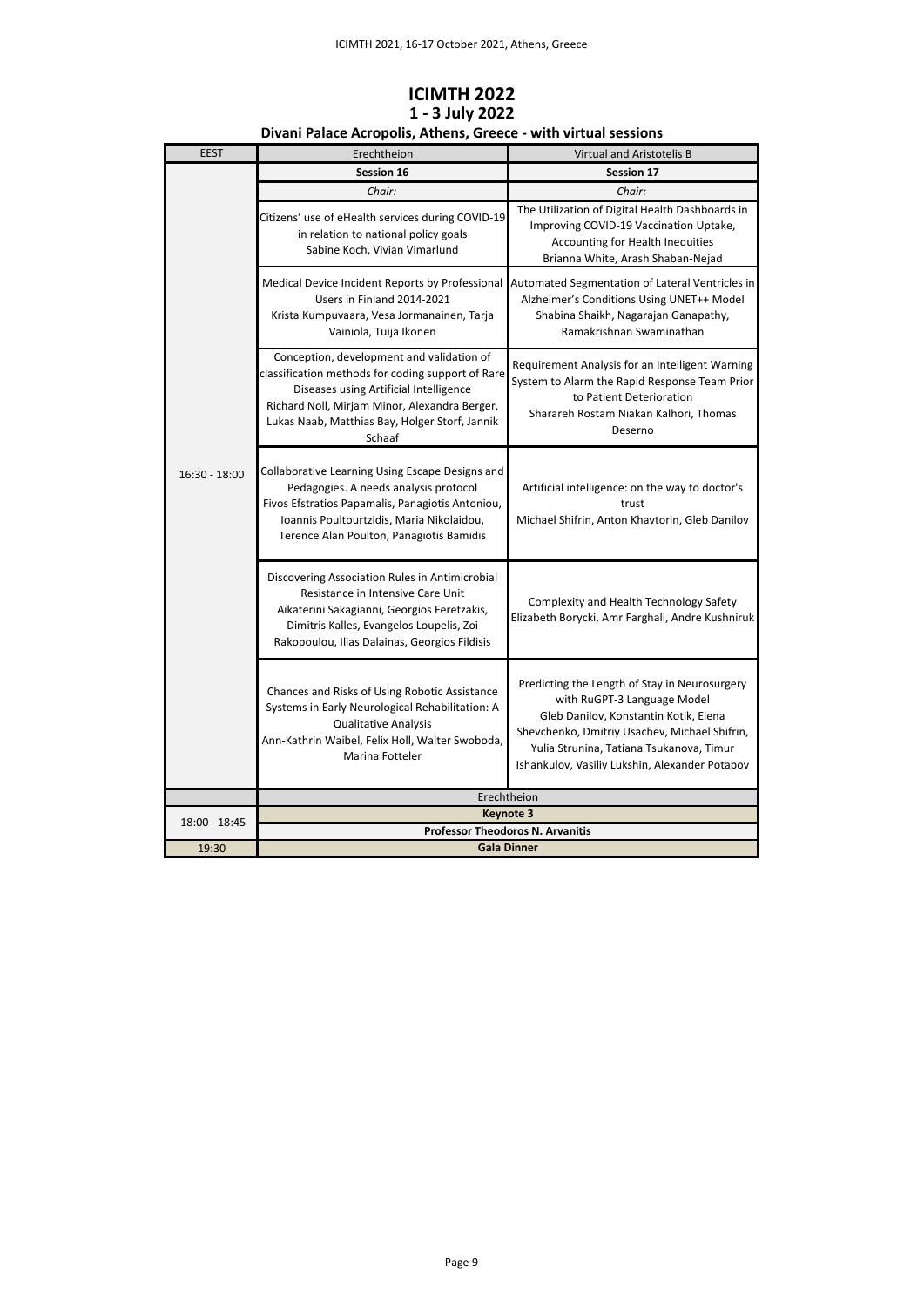| DAY 3: Sunday, 3 July 2022 |                                                                                                                                                                                                                                                                                                                                                                         |                                                                                                                                                                                               |
|----------------------------|-------------------------------------------------------------------------------------------------------------------------------------------------------------------------------------------------------------------------------------------------------------------------------------------------------------------------------------------------------------------------|-----------------------------------------------------------------------------------------------------------------------------------------------------------------------------------------------|
| <b>EEST</b>                | Erechtheion                                                                                                                                                                                                                                                                                                                                                             | Virtual and Aristotelis B                                                                                                                                                                     |
|                            | <b>Session 18</b>                                                                                                                                                                                                                                                                                                                                                       | Session 19                                                                                                                                                                                    |
|                            | Chair:                                                                                                                                                                                                                                                                                                                                                                  | Chair:                                                                                                                                                                                        |
|                            | Cluster Analysis assessment in proposing a<br>surgical technique for benign prostatic<br>enlargement<br>Lazaros Tzelves, Georgios Feretzakis, Dimitris<br>Kalles, Ioannis Manolitsis, Stamatis Katsimperis,<br>Antonis Valachis, Athanasios Anastasiou,<br>Dimitrios Koutsouris, Stavroula Kofopoulou,<br>Vassilios Verykios, Andreas Skolarikos, Ioannis<br>Varkarakis | A Machine Learning Solution to Predict Elective<br><b>Orthopedic Surgery Case Duration</b><br>Divya Sahadev, Thomas Lovegrove-Bacon,<br>Holger Kunz                                           |
|                            | Augmenting the doctor of the 21st century with<br>patient-centered communication skill-sets: the<br>FOR21 project<br>Maria Nikolaidou, Anastasia Rodina-Theocharaki,<br>Emmanouil Smyrnakis, Panagiotis Bamidis                                                                                                                                                         | Video Recordings of Interactions<br>Line Lundvoll Warth                                                                                                                                       |
|                            | Web Quality Assurance of Information in<br>Healthcare<br>Maria Tsirintani                                                                                                                                                                                                                                                                                               | Mental Health Teleconsultation Patterns on the<br>Most Popular mHealth Platforms in Indonesia<br>Azzahra Putri, Farrel A Marsetyo, Umar S A<br>Atmaja, Anis Fuad                              |
| $10:00 - 11:30$            | A Formal Model for the FAIR4Health Information<br>Architecture<br>Mona Perbix, Matthias Löbe, Sebastian Stäubert,<br>A. Anil Sinaci, Mert Gencturk, Miriam Quintero,<br>Alicia Martinez-Garcia, Celia Alvarez-Romero,<br>Carlos L. Parra-Calderon, Alfred Winter                                                                                                        | Integration of Biobanking architecture with<br>Genomics data: Genomics Integrated Biobanking<br>Ontology (GIBO)<br>Nitya Singh, Naomi Braun, William Hogan,<br>Mathias Brochhausen            |
|                            | Electronic Patient Reported Outcomes for<br>Miscarriage Research in Tommy's Net<br>Omar Khan, Shramika Gour, Sarah Lim Choi<br>Keung, Natalie Morris, Rebecca Shields, Siobhan<br>Quenby, Danai B. Dimakou, Oonagh Pickering,<br>Jennifer Tamblyn, Adam Devall, Arri<br>Coomarasamy, Danielle K. Thornton, Alison<br>Perry, Theodoros N. Arvanitis                      | Effect of Hydroxychloroquine on Influenza<br>Prevention<br>Xingyue Huo, MSPH, Joseph Finkelstein                                                                                              |
|                            | Using Association rules in Antimicrobial<br>Resistance in stone disease patients<br>Ioannis Manolitsis, Georgios Feretzakis, Lazaros<br>Tzelves, Dimitris Kalles, Evangelos Loupelis,<br>Stamatis Katsimperis, Thanos Kosmidis,<br>Athanasios Anastasiou, Dimitrios Koutsouris,                                                                                         | A Hand Motion Tracker supporting home-based<br>rehabilitation for people with hemiplegia due to<br>stroke<br>Konstantinos Katzis, Pavlina Psychouli<br>Evaluating a competency-based MOOC for |
|                            | Stavroula Kofopoulou, Vassilios Verykios,<br>Andreas Skolarikos, Ioannis Varkarakis                                                                                                                                                                                                                                                                                     | paediatric training<br>DESPINA PAPAKONSTANTINOU                                                                                                                                               |
| 11:30 - 12:00              | <b>Coffee Break</b>                                                                                                                                                                                                                                                                                                                                                     |                                                                                                                                                                                               |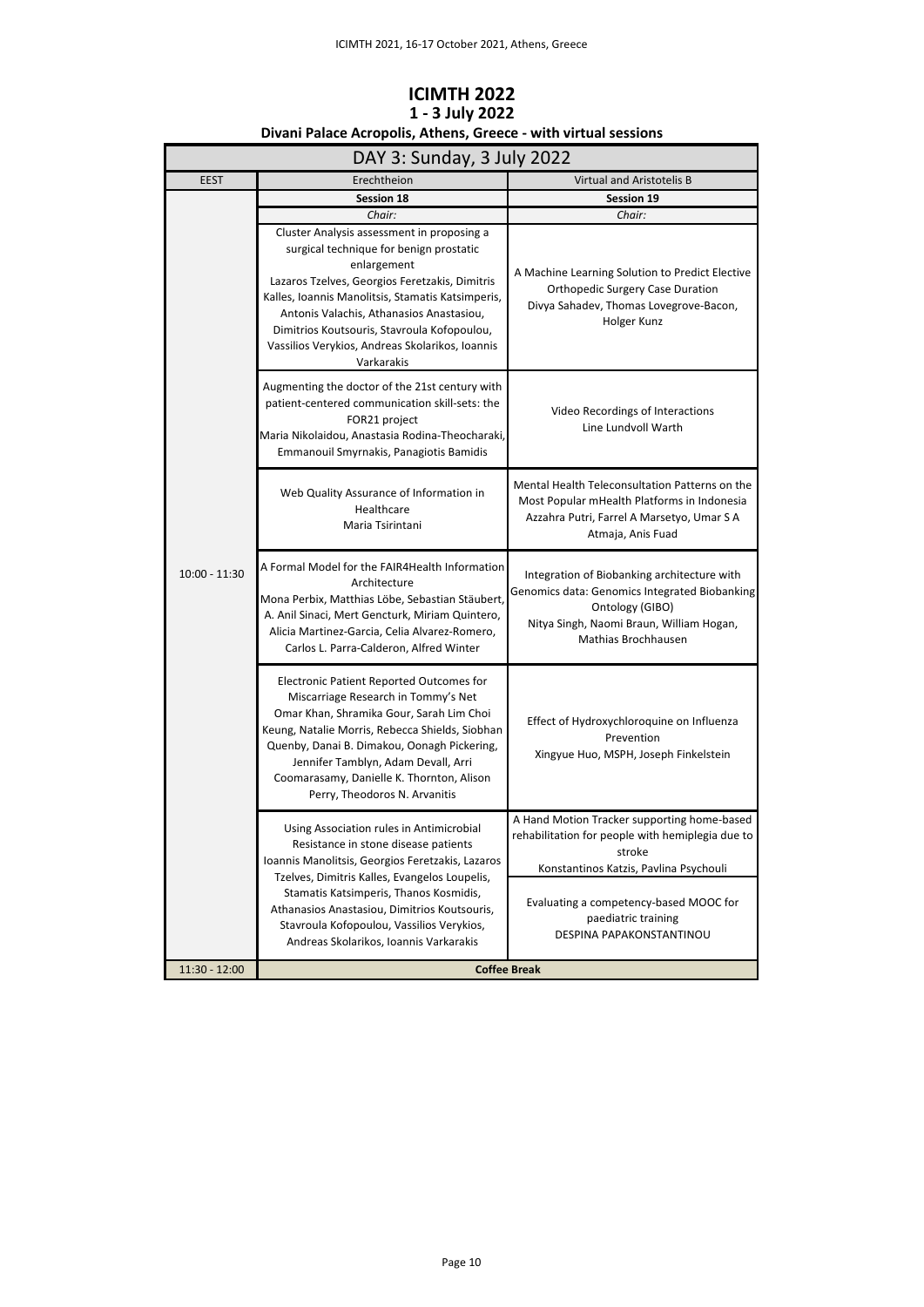| <b>EEST</b>     | Erechtheion                                          | Aristotelis B                             |
|-----------------|------------------------------------------------------|-------------------------------------------|
|                 | <b>Session 20</b>                                    | Workshop                                  |
|                 | Chair:                                               | Chair: Reinhold Haux                      |
|                 | Structural and Semantic Mapping of Application       |                                           |
|                 | Programming Interfaces                               |                                           |
|                 | Ashley R. Peake, Omar Khan, Sarah Lim Choi           |                                           |
|                 | Keung, Mustafa Yuksel, Gökce Banu Laleci             |                                           |
|                 | Erturkmen, Theodoros N. Arvanitis                    |                                           |
|                 | Explainable Optimized LightGBM based                 |                                           |
|                 | Differentiation of Mild Cognitive Impairment         |                                           |
|                 | using MR Radiomic Features                           |                                           |
|                 | Sreelakshmi Shaji, Rohini Palanisamy,                |                                           |
|                 | Ramakrishnan Swaminathan                             |                                           |
|                 | Investigating Diabetes Mellitus Impact on            |                                           |
| $12:00 - 13:00$ | Various Aspects Of Patients' Quality Of Life         | Title: Developments of Health Information |
|                 | Ifigeneia Vasiliki Kontoteza, Aggeliki               | Systems in Past, Present, and Future      |
|                 | Dragamestianou, Petros Galanis, Olga Siskou,         |                                           |
|                 | Athanasia Papazafeiropoulou, Olympia                 |                                           |
|                 | Konstantakopoulou, Parisis Gallos, Iliana            |                                           |
|                 | Karagkouni, Daphne Kaitelidou                        |                                           |
|                 | Investigating Diabetes Mellitus Patients'            |                                           |
|                 | <b>Experiences for Self Monitoring Blood Glucose</b> |                                           |
|                 | Methods                                              |                                           |
|                 | Aggeliki Dragamestianou, Ifigeneia Vasiliki          |                                           |
|                 | Kontoteza, Olga Siskou, Petros Galanis,              |                                           |
|                 | Athanasia Papazafeiropoulou, Olympia                 |                                           |
|                 | Konstantakopoulou, Parisis Gallos, Iliana            |                                           |
|                 | Karagkouni, Daphne Kaitelidou                        |                                           |
|                 |                                                      |                                           |
|                 | <b>Keynote 4</b>                                     |                                           |
| $13:15 - 14:00$ | <b>Professor Sabine Koch</b>                         |                                           |
|                 | Title: TBD                                           |                                           |
| 14:00 - 15:00   | <b>Lunch Break</b>                                   |                                           |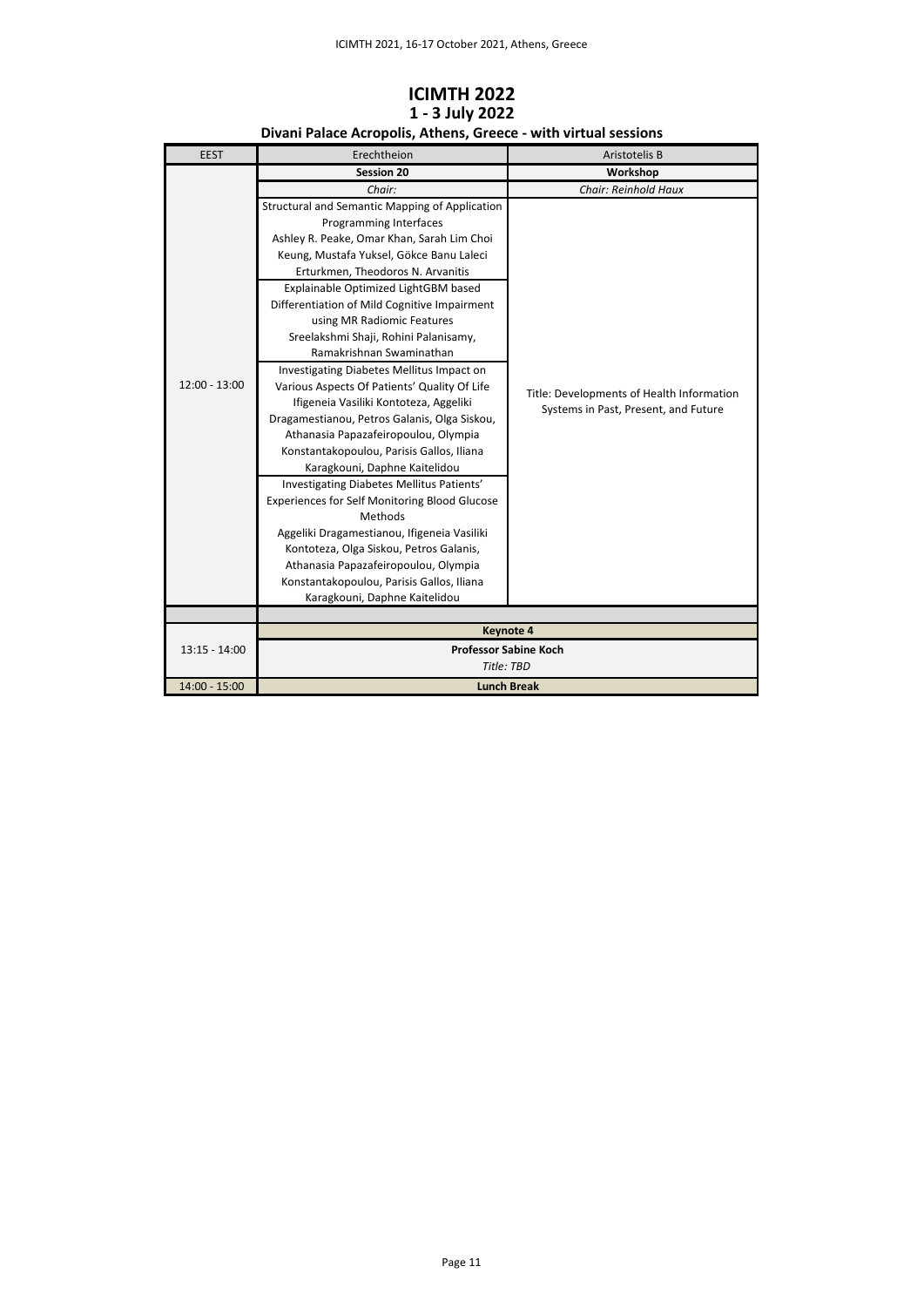## **ICIMTH 2022 1 - 3 July 2022**

| <b>EEST</b>     | Erechtheion                                                                                                                                                                                                                                                                                                                                                                                                                                                                                                                                                                                                                                                                                         | Aristotelis B                                                                                                                                                                                                                                                                                                                                                                                      |
|-----------------|-----------------------------------------------------------------------------------------------------------------------------------------------------------------------------------------------------------------------------------------------------------------------------------------------------------------------------------------------------------------------------------------------------------------------------------------------------------------------------------------------------------------------------------------------------------------------------------------------------------------------------------------------------------------------------------------------------|----------------------------------------------------------------------------------------------------------------------------------------------------------------------------------------------------------------------------------------------------------------------------------------------------------------------------------------------------------------------------------------------------|
| 15:00 - 15:45   | <b>Workshop/Demostration</b>                                                                                                                                                                                                                                                                                                                                                                                                                                                                                                                                                                                                                                                                        | Workshop                                                                                                                                                                                                                                                                                                                                                                                           |
|                 | Chair: TBD                                                                                                                                                                                                                                                                                                                                                                                                                                                                                                                                                                                                                                                                                          | Chair: Ognjanovic I                                                                                                                                                                                                                                                                                                                                                                                |
|                 | Title: MyPal Platform - Fostering Palliative Care                                                                                                                                                                                                                                                                                                                                                                                                                                                                                                                                                                                                                                                   | Title: Development of innovations and                                                                                                                                                                                                                                                                                                                                                              |
|                 | for Cancer Patients via Electronic Patient                                                                                                                                                                                                                                                                                                                                                                                                                                                                                                                                                                                                                                                          | entrepreneurship in health technology: how to                                                                                                                                                                                                                                                                                                                                                      |
|                 | Reported Outcomes (ePROs)                                                                                                                                                                                                                                                                                                                                                                                                                                                                                                                                                                                                                                                                           | support and attract?                                                                                                                                                                                                                                                                                                                                                                               |
| <b>EEST</b>     | Erechtheion                                                                                                                                                                                                                                                                                                                                                                                                                                                                                                                                                                                                                                                                                         | Aristotelis B                                                                                                                                                                                                                                                                                                                                                                                      |
| $15:45 - 17:15$ | <b>Session 21</b>                                                                                                                                                                                                                                                                                                                                                                                                                                                                                                                                                                                                                                                                                   | <b>Session 22</b>                                                                                                                                                                                                                                                                                                                                                                                  |
|                 | Chair: TBD                                                                                                                                                                                                                                                                                                                                                                                                                                                                                                                                                                                                                                                                                          | Chair: TBD                                                                                                                                                                                                                                                                                                                                                                                         |
|                 | CAREPATH: developing digital integrated care<br>solutions for multimorbid patients with<br>dementia<br>Omid Pournik, Bilal Ahmad, Sarah Lim Choi<br>Keung, Omar Khan, George Despotou, Angelo<br>Consoli, Jaouhar Ayadi, Luca Gilardi, Gökce Banu<br>Laleci Erturkmen, Mustafa Yuksel, Mert<br>Gencturk, Henrike Gappa, Martin Breidenbach,<br>Yehya Mohamad, Carlos Velasco, Oana<br>Cramariuc, Cristiana Ciobanu, Elena Gomez<br>Jimenez, Almudena Avendaño Céspedes, Rubén<br>Alacatud Corcoles, Elisa Belén Cortés Zamora,<br>Pedro Abizanda, Antje Steinhoff, Wolfgang<br>Schmidt-Barzynski, Timothy Robbins, Ioannis<br>Kyrou, Harpal Randeva, Lionello Ferrazzini,<br>Theodoros N. Arvanitis | Investigating the Impact of the Covid - 19<br>Pandemic on the Economy and the<br>Corresponding Entrepreneurship Support<br>Measures in Europe<br>Anastasia Mpampatsikou, Daphne Kaitelidou,<br>Petros Galanis, Angeliki Liarigkovinou, Olympia<br>Konstantakopoulou, Olga Siskou                                                                                                                   |
|                 | Deep Time Growing Neural Network vs<br>Convolutional Neural Network for Intelligent<br>Phonocardiography<br>Arash Gharehbaghi, Ankica Babic                                                                                                                                                                                                                                                                                                                                                                                                                                                                                                                                                         | A Bibliometric Analysis of Virtual Reality-Aided<br>Vision Therapy<br>Qasim Ali, Ilona Heldal, Carsten Helgesen                                                                                                                                                                                                                                                                                    |
|                 | The transition to distance learning in the era of<br>Covid19 Pandemic: The perceptions and<br>experiences of nursing students<br>Andrianna Magdalinou, Joseph Liaskos,<br>Marianna Isaakidou, John Mantas                                                                                                                                                                                                                                                                                                                                                                                                                                                                                           | Using an Extended Technology Acceptance<br>Model to Evaluate Digital Health Services<br>Diana Akritidi, Parisis Gallos, Vassiliki Koufi, Flora<br>Malamateniou                                                                                                                                                                                                                                     |
|                 | <b>Exploratory Clustering for Emergency</b><br><b>Department Patients</b><br>Georgios Feretzakis, Aikaterini Sakagianni,<br>Dimitris Kalles, Evangelos Loupelis, Lazaros<br>Tzelves, Vasileios Panteris, Rea Chatzikyriakou,<br>Nikolaos Trakas, Stavroula Kolokytha, Polyxeni<br>Batiani, Zoi Rakopoulou, Aikaterini Tika,<br>Stavroula Petropoulou, Ilias Dalainas, Vasileios<br>Kaldis                                                                                                                                                                                                                                                                                                           | A comparison of Convolutional Neural Networks<br>and traditional feature-based Classification<br>applied to Leukaemia Image Analysis<br>Marinela Branescu, Stephen Swift, Allan Tuckera                                                                                                                                                                                                            |
|                 | Application of Machine Learning to Examine<br>Social Service Needs Among Hispanic Family<br>Caregivers of Persons with Dementia<br>Sunmoo Yoon, Alexandra Mendes, Louis Burgio,<br>Mary Mittelman, Ilana Dunner, Jed A. Levine,<br>Carolina Hoyos, Dante Tipiani, Mildred Ramirez,<br>Jeanne A. Teresi, José A. Luchsinger                                                                                                                                                                                                                                                                                                                                                                          | Using mHealth Technologies to Promote Public<br>Health and Well-Being in Urban Areas with Blue-<br><b>Green Solutions</b><br>Parisis Gallos, Andreas Menychtas, Christos<br>Panagopoulos, Maria Kaselimi, Anastasios<br>Temenos, Ioannis Rallis, Anastasios Doulamis,<br>Nikolaos Doulamis, Manthos Bimpas, Aikaterini<br>Aggeli, Eftychios Protopapadakis, Emmanuel<br>Sardis, Ilias Maglogiannis |
|                 | Customized and Automated Machine learning-<br>based Models for Diabetes Type 2 Classification<br>Farida Mohsen, Md. Rafiul Biswas, Hazrat Ali,<br>Tanvir Alam, Mowafa Househ, Zubair Shah                                                                                                                                                                                                                                                                                                                                                                                                                                                                                                           | Intelligent Pervasive Monitoring Solution of<br><b>COVID-19 Patients</b><br>Christos Panagopoulos, Andreas Menychtas,<br>Edison Jahaj, Alice Georgia Vassiliou, Parisis<br>Gallos, Ioanna Dimopoulou, Anastasia<br>Kotanidou, Ilias Maglogiannis                                                                                                                                                   |

# **Divani Palace Acropolis, Athens, Greece - with virtual sessions**

**Coffee Break**

17:15 - 17:30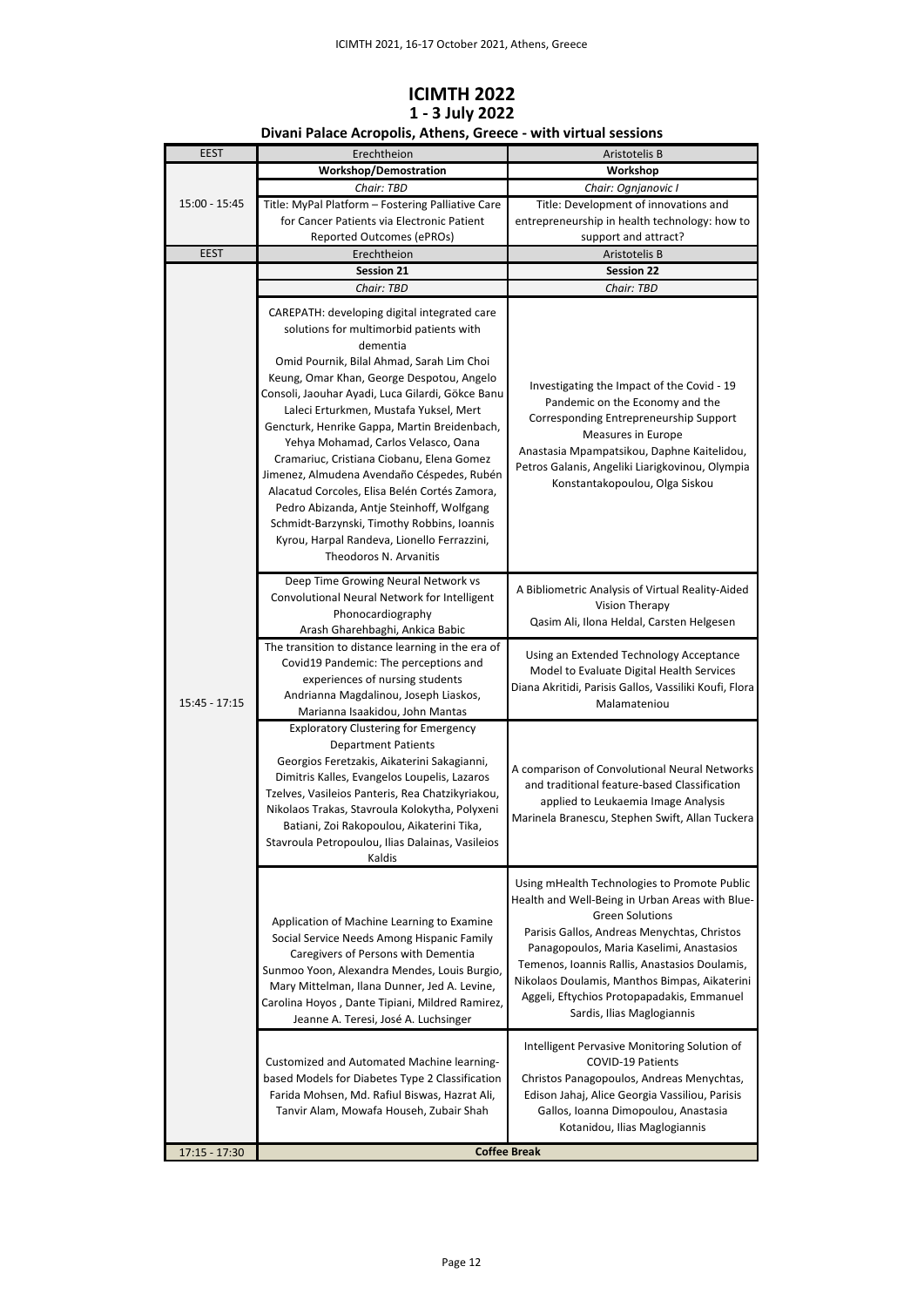| <b>EEST</b>   | Erechtheion                                                                                                                                                                                   | Aristotelis B                                                                                                                                                                                                            |
|---------------|-----------------------------------------------------------------------------------------------------------------------------------------------------------------------------------------------|--------------------------------------------------------------------------------------------------------------------------------------------------------------------------------------------------------------------------|
|               | Session 23                                                                                                                                                                                    | <b>Session 24</b>                                                                                                                                                                                                        |
| 17:30 - 18:45 | Chair:                                                                                                                                                                                        | Chair:                                                                                                                                                                                                                   |
|               | A Method for the Classification of Digital Health<br>Architectures as Medical Devices a Digital Health<br>Research Perspective<br>George Despotou, Stuart Harrison, Theodoros N.<br>Arvanitis | Tracing the paradigm shift on relationships<br>through eHealth components in health care<br>Julia Krumme, Linda Wienands, László Kovács                                                                                  |
|               |                                                                                                                                                                                               | Overview of existing tools for extracting health<br>and fitness data from mHealth apps<br>Mohamed Khaled, Mahdi Sareban, Markus<br>Kreuzthaler, Stefan Schulz, Rada Hussein                                              |
|               | Serious gaming and artificial intelligence in<br>rehabilitation of rheumatoid arthritis<br>Gabriela Varga, Lacramioara Stoicu-Tivadar,<br>Stelian Nicola                                      | PeterPandemic: A Serious Game for Pandemic<br>Management<br>Maximilian Karthan, Annika Kreuder, Ulrich Frick,<br>Rüdiger Pryss, Johannes Schobel                                                                         |
|               |                                                                                                                                                                                               | Need of Equity in Virtual Mental Health in<br>Canada in The Times of COVID-19<br>Bushra Kundi, Christo El Morr                                                                                                           |
|               | A Conceptual Framework for Fetus Head Analysis<br>Based on Ultrasound Images<br>Mahmood Alzubaidi, Marco Agus, Uzair Shah,<br>Michel Makhlouf, Khalid Alyafei, Ali Zaidi,<br>Mowafa Househ    | Treatment Prediction in the ICU Setting using a<br>Partitioned, Sequential Deep Time Series<br>Analysis<br>Michael Shapiro, Yuval Shahar                                                                                 |
|               |                                                                                                                                                                                               | Open Source Web Application: An application on<br>Health Tourism in Greece<br>Eleanna Tsoutsani, Emmanouil Zoulias, Parisis<br>Gallos, John Mantas                                                                       |
|               | Overcoming Major Barriers to Build Efficient<br>Decision Support Systems in Pharmacovigilance<br>Kory KREIMEYER, Jonathan SPIKER, Taxiarchis<br><b>BOTSIS</b>                                 | An OHDSI ATLAS extension to support feasibility<br>requests in a research network<br>Ines Reinecke, Mirko Gruhl, Martin Pinnau,<br>Fatma-Betuel Altun, Michael Folz, Michele Zoch,<br>Franziska Bathelt, Martin Sedlmayr |
|               | Artificial Intelligeince solutions to detect fraud in<br>healthcare settings: A scoping review<br>Mohammad Sharique IQBAL, Alaa ABD-ALRAZAQ<br>and Mowafa HOUSEH                              | Evaluation of the Discrimination Ability of the<br>Decision Rule Allowing to Predict the Probability<br>of Death in Oncosurgical Patients with Comorbid<br>Pathology                                                     |
|               |                                                                                                                                                                                               | 2D Anatomical structure for COVID-19 medical<br>images<br>Stelios Zimeras, Marianna Diomidous                                                                                                                            |
| <b>EEST</b>   | Erechtheion                                                                                                                                                                                   |                                                                                                                                                                                                                          |
| 18:45 - 19:00 | <b>Closing Ceremony</b>                                                                                                                                                                       |                                                                                                                                                                                                                          |
|               | Best Paper, Best Poster, and Best Student Paper Awards<br>John Mantas and Arie Hasman                                                                                                         |                                                                                                                                                                                                                          |